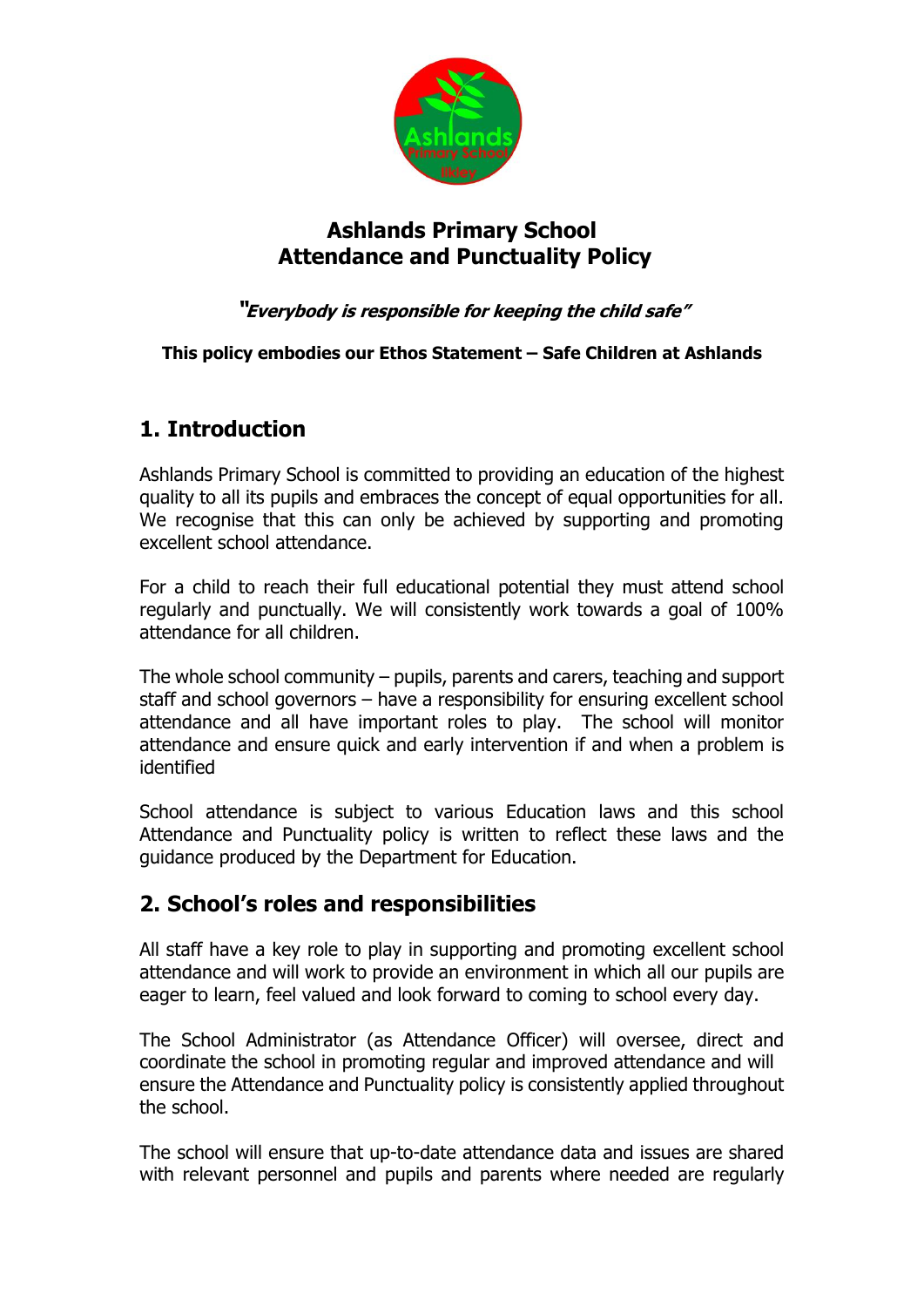reminded about the importance of good school attendance. The Education Welfare Officer is available to work with the school to monitor attendance and support the school with children/families that are causing concern.

To promote a pattern of regular attendance and punctuality the school will:

- provide a welcoming and safe learning environment for children;
- report to parents/carers annually on their child's attendance record through the annual report;
- contact parents/carers should the child's attendance fall below the school's required level;
- remind parents and children of the importance of regular attendance and punctuality through assemblies, letters, the school prospectus and the Home/School agreement.

# **3. Parents' Responsibility**

Ashlands Primary School expects parents/carers to:

- ensure their child attends school regularly;
- support their child's attendance by keeping requests for absence to a minimum;
- not expect school to automatically agree to any requests for absence;
- ensure their child arrives at school on time, properly dressed, rested and fed and with the right equipment (e.g. PE kit);
- work in partnership with the school, for example by attending parents' consultation meetings and take an interest in their child's work as outlined in the Home/School Agreement;
- contact the school without delay if they are concerned about any aspects of their children's lives;
- ensure all contact details that are held by school are correct and up to date.

In the case of their child being off school for any reason other than an already authorised request, we will expect parents/carers to:

- telephone or visit school on the first day of absence. Unless circumstances make it unavoidable, contact should be made by 10:00 am. A message should be left on the answer phone if there is no one available to answer. If the school have not been made aware of the absence then parents will be contacted by telephone to explain the reason for absence;
- a follow up letter is not obligatory but may be requested in case of prolonged absence;
- organise all medical and dental appointments wherever possible outside of school time. If this is not feasible parents should inform school prior to any medical or dental appointment taking place and if asked provide a copy of the appointment letter. Medical and dental appointments or any other appointments should not require a full day's absence.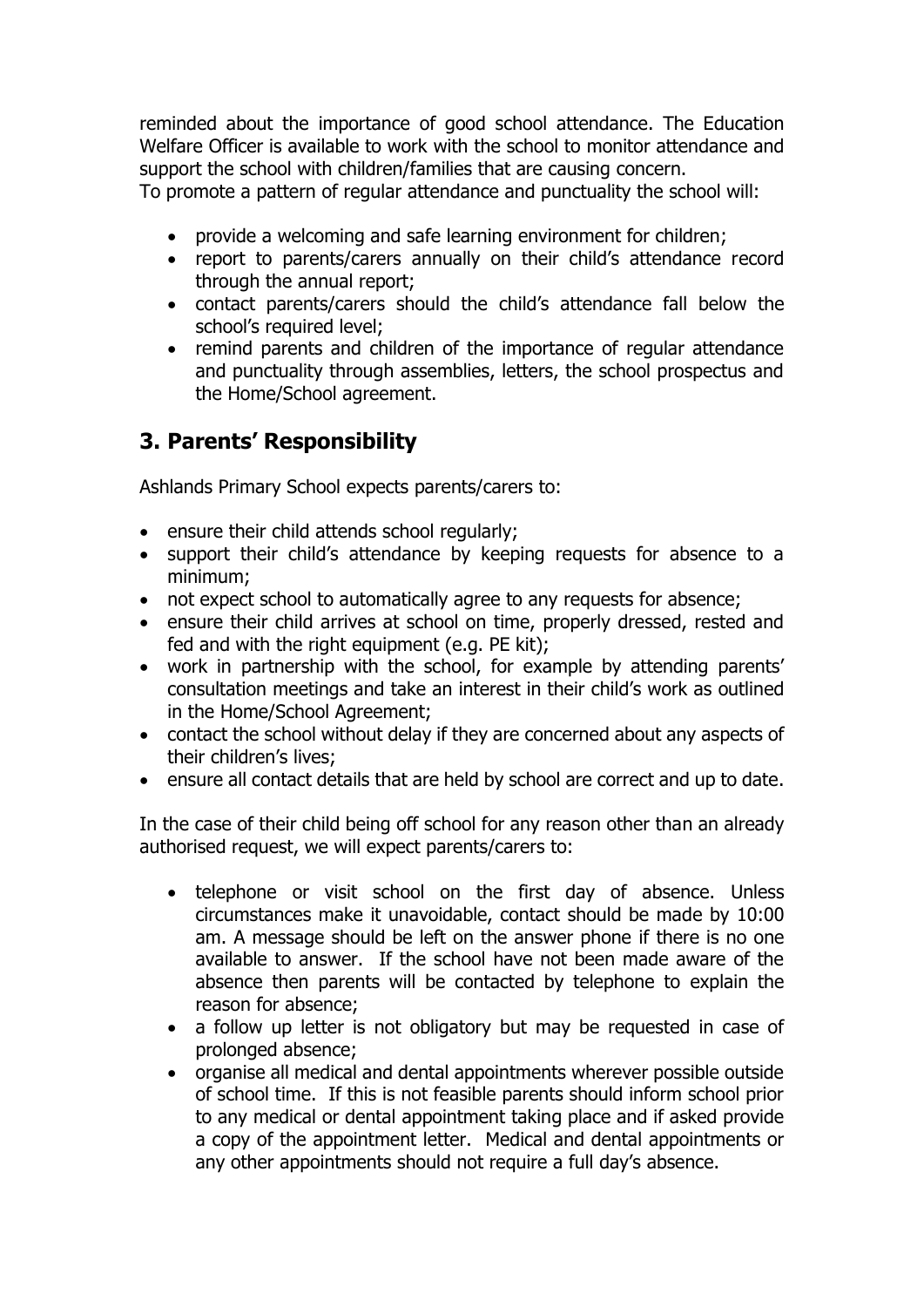# **4. Types of Absence**

The school is required to mark the attendance register twice each day; once at the start of the day and once at the start of the afternoon session. Every halfday absence from school is classified as AUTHORISED or UNAUTHORISED.

Authorised absences are mornings or afternoons away from school for reasons such as illness, medical/dental appointments which unavoidably fall in school time, emergencies or other unavoidable causes authorised by Headteacher. For absences to be authorised by the Headteacher these must be in exceptional circumstances. Exceptional circumstances to be decided at the Headteacher's discretion on a case by case basis.

Unauthorised absences are those which the school does not consider reasonable and for which no 'leave' has been given. This can lead to the Local Authority using sanctions such as fixed penalty notices and include:

- parents/carers keeping children off school unnecessarily;
- truancy before or during the school day;
- absences which have never been properly explained to the satisfaction of the headteacher;
- children who arrive at school too late to get a mark;
- shopping, looking after other children, birthdays:
- day trips and holidays in term time which have not been agreed with the Headteacher.

Any child may be off school because they are ill. However, children can be reluctant to attend school. Any problems with regular attendance are best sorted out between the school, the parents and the child. If a parent feels that their child is reluctant to attend the school then we will work with them to try to understand and resolve the underlying problem. The school can make use of outside agencies ie school nurse, health visitor or parental involvement worker.

A note or explanation from a pupil's home does not mean an absence becomes authorised. The decision whether or not to authorise an absence will always rest with the school.

### **5. Persistent Absenteeism**

It is the duty of the school to monitor the attendance record of all pupils and will act if a child misses 10% or more schooling across the school year for whatever reason. Absence at this level can do considerable damage to a child's education and the school will require the parent's fullest support and cooperation to improve matters. The school recognises the links between attendance and attainment and attendance and safeguarding children.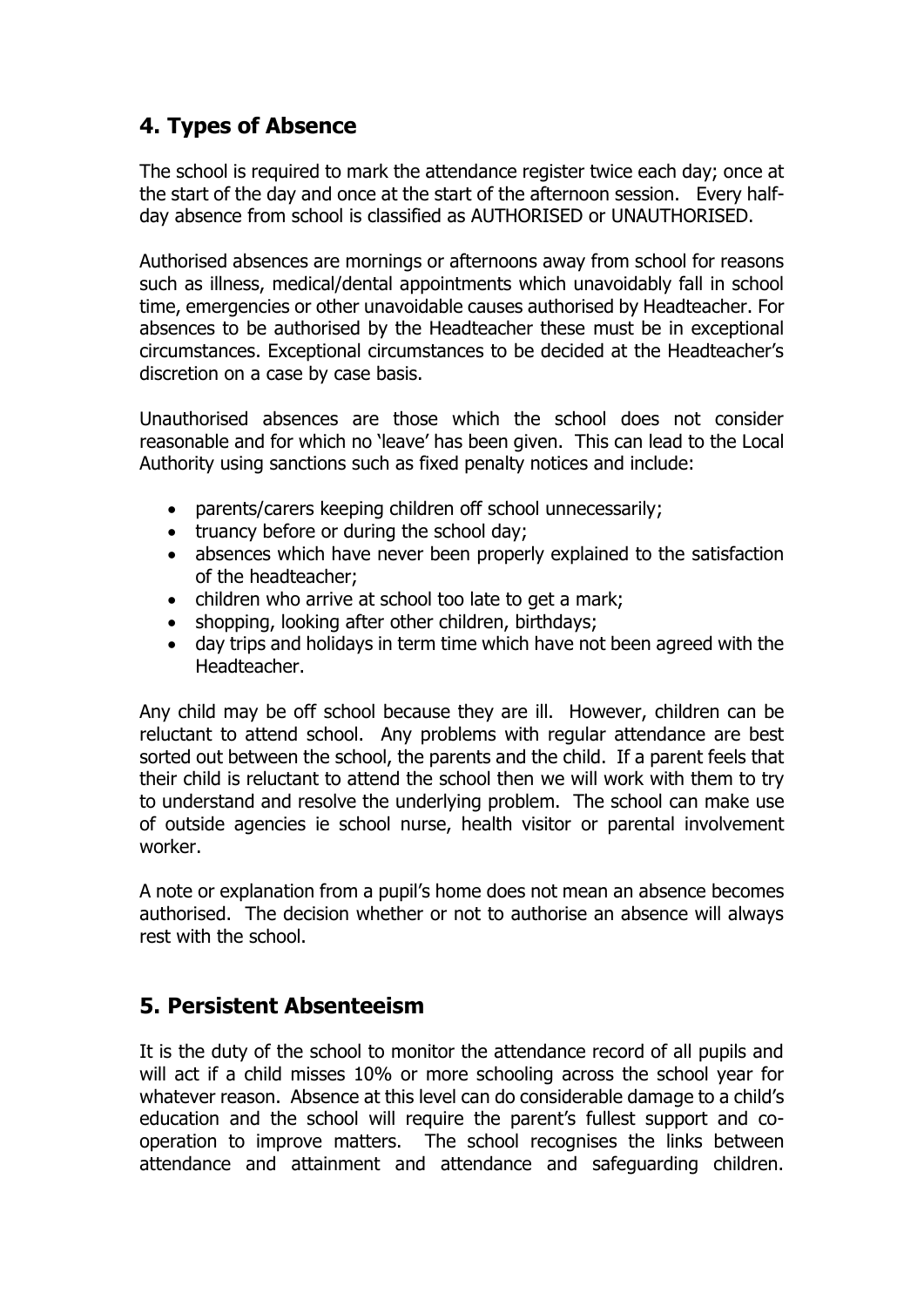Inappropriate authorisation can be damaging to a child's education and can send a message to parents that any reason for non-school attendance is acceptable and could render children vulnerable to harm.

We will thoroughly monitor all absence as well as the reasons given. Any case that is deemed to have reached an unreasonable level or is at risk of doing so will be investigated. These pupils will then be tracked and monitored carefully to see whether the absence affects their attainment.

The following procedure will be followed:

- 1. if the classteacher has not received a satisfactory reason for absence they will first approach the parent to ascertain the reason for the child's absence;
- 2. if the explanation is not satisfactory or the child's attendance continues to decline then the parents will be contacted by the school's attendance officer and asked to explain their child's continuous absence. The parent will be informed of the need for regular attendance and asked that they make every effort to ensure their child attends school regularly;
- 3. if there is no improvement the school will inform the parent, formally in writing, that they are to be interviewed by the Headteacher to explain the reasons for absence;
- 4. at this meeting the parent will be informed that the child will only be allowed absence from school for illness either agreed by the Headteacher and/or after consulting with a Doctor who will provide a record for school. The child's attendance will be monitored for one month from an agreed date;
- 5. as a last resort, if there is no significant improvement then the matter will be referred to the Education Welfare Officer from the local authority.

#### **6. Lateness**

Poor punctuality is not acceptable. If a child misses the start of the day they can miss work and vital information from the class teacher. Late arriving pupils also disrupt lessons, can be embarrassing for the child and can also encourage absence. This also applies to lateness in collecting the child at the end of the school day. Good time keeping (and the example of good time keeping) is a vital life skill which will help our children as they progress through their school life.

The school bell rings at 8:55 am and we expect our children to be in the playground and lined up ready to go into class when the bell is rung.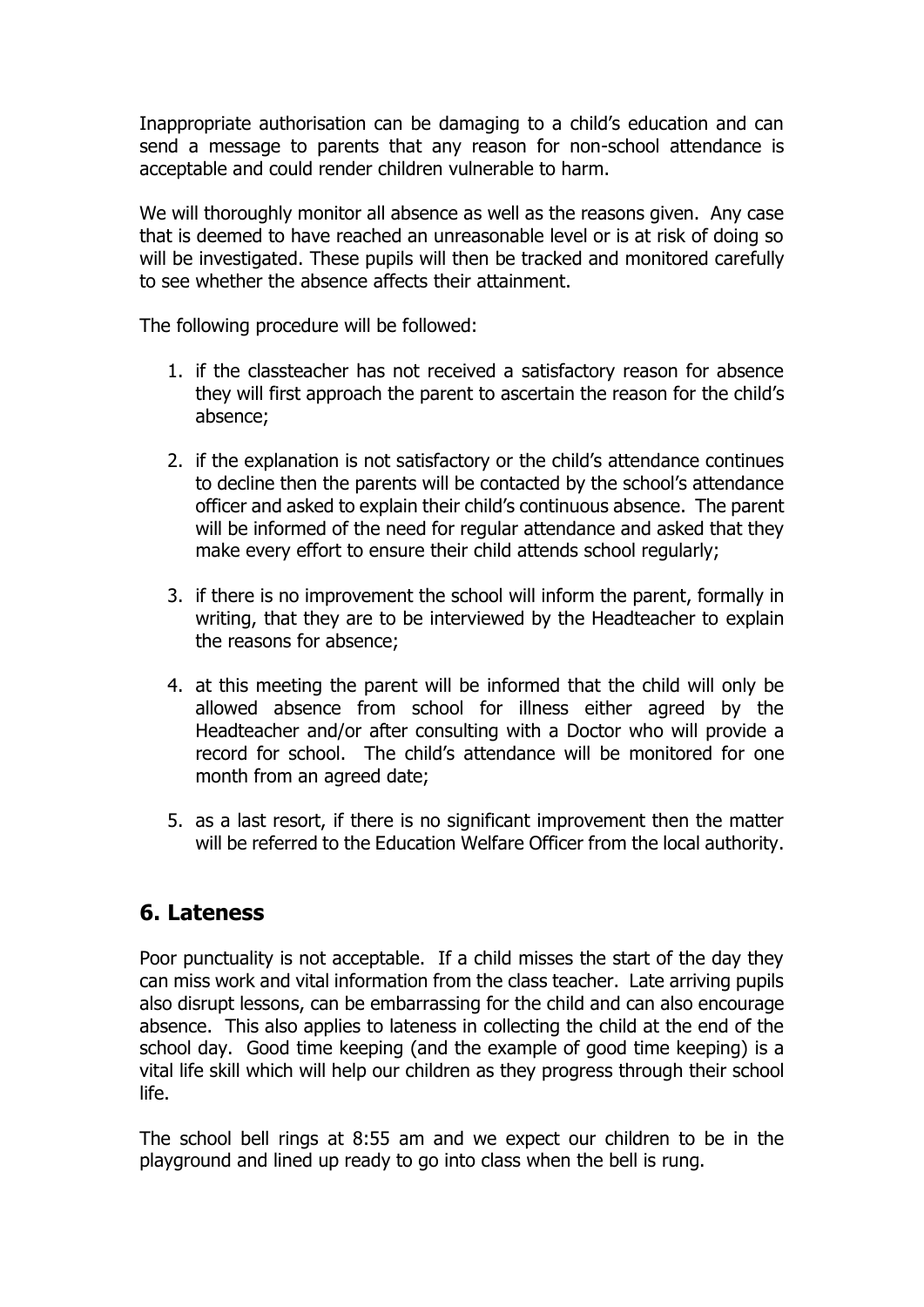Registers are taken at 9:00 am and any child who is not in class when the register has been taken will receive a late mark.

Any child who arrives after 9:15 am without prior notification to the school office or the classteacher will be deemed to have an unauthorised absence unless a suitable reason agreed by the Headteacher has been given.

If a child is persistently late the parent will be asked to meet with the Headteacher to try to resolve the problem and strategies put in place to improve matters. Again, if there is no significant improvement then the EWO will be contacted.

## **7. Holidays in Term Time**

Headteachers are not able to grant leave of absence unless there are exceptional circumstances. Exceptional circumstances to be decided at the Headteacher's discretion on a case by case basis. Exceptional circumstances are likely to be one-off situations due to a parent's employment conditions or a crisis or bereavement in the family.

Parents are urged to apply only when absolutely necessary and to keep the number of requests to an absolute minimum.

The school holiday dates are published well in advance of the start of the school year and we strongly recommend that parents gain consent for any holiday in term time before booking their holiday.

We will not agree to leave during term time under the following circumstances:

- when a pupil is just starting school. This is a very important time as the child needs to settle into their new environment as quickly and easily as possible;
- immediately before and during assessment periods (SATS) for year 6 pupils;
- when a pupil's attendance record already includes any level of unauthorised absence;
- where a pupil's attendance rate is already below the school's target for any individual or will fall to or below that level as a result of taking holiday leave.

Any period of leave taken without the agreement of the school, or in excess of that agreed, will be classed as unauthorised unless a satisfactory explanation has been received and agreed by the Headteacher.

Any child who is persistently absent and then takes a holiday in term time could be fined through the Local Authority.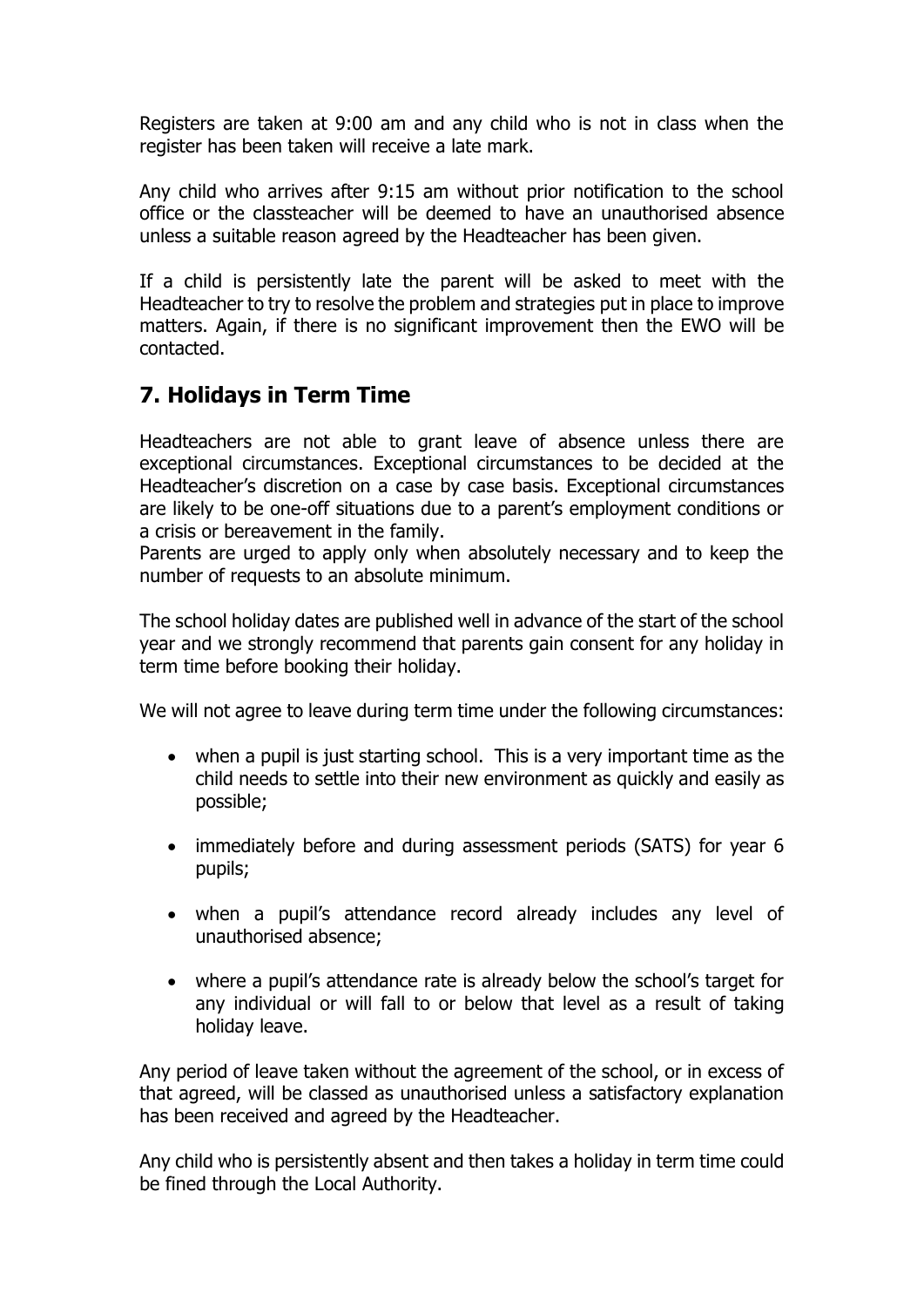### **8. Targets & Monitoring**

The minimum level of attendance for any individual child at Ashlands Primary School is above 95%. The target for the whole school is also a minimum level of attendance above 95% because we recognise that good attendance is the key to successful schooling.

Through the school year we will monitor requests for leave, absences and punctuality which will indicate to us where improvements need to be made in order for us to achieve these targets.

## **9. Changing Schools**

It is important if parents decide to send their child to a different school that they inform Ashlands as soon as possible.

Parents are asked to provide in writing:

- The date the child is expected to leave school
- The expected date that the child will be starting at the next school
- The name, address and telephone number of the new school.
- The child's new address if known.

The classteacher will prepare manual records for the parent or the school administrator to forward to the new school. The administrator will prepare and upload the electronic records to the new school. The child will then be removed from the school roll.

The governing body reviews this policy and considers any amendments in the light of the annual review findings.

#### **The Policy was agreed by the governors:** July 2021

**Review Interval**: Annual

**Next Reviewed:** July 2022